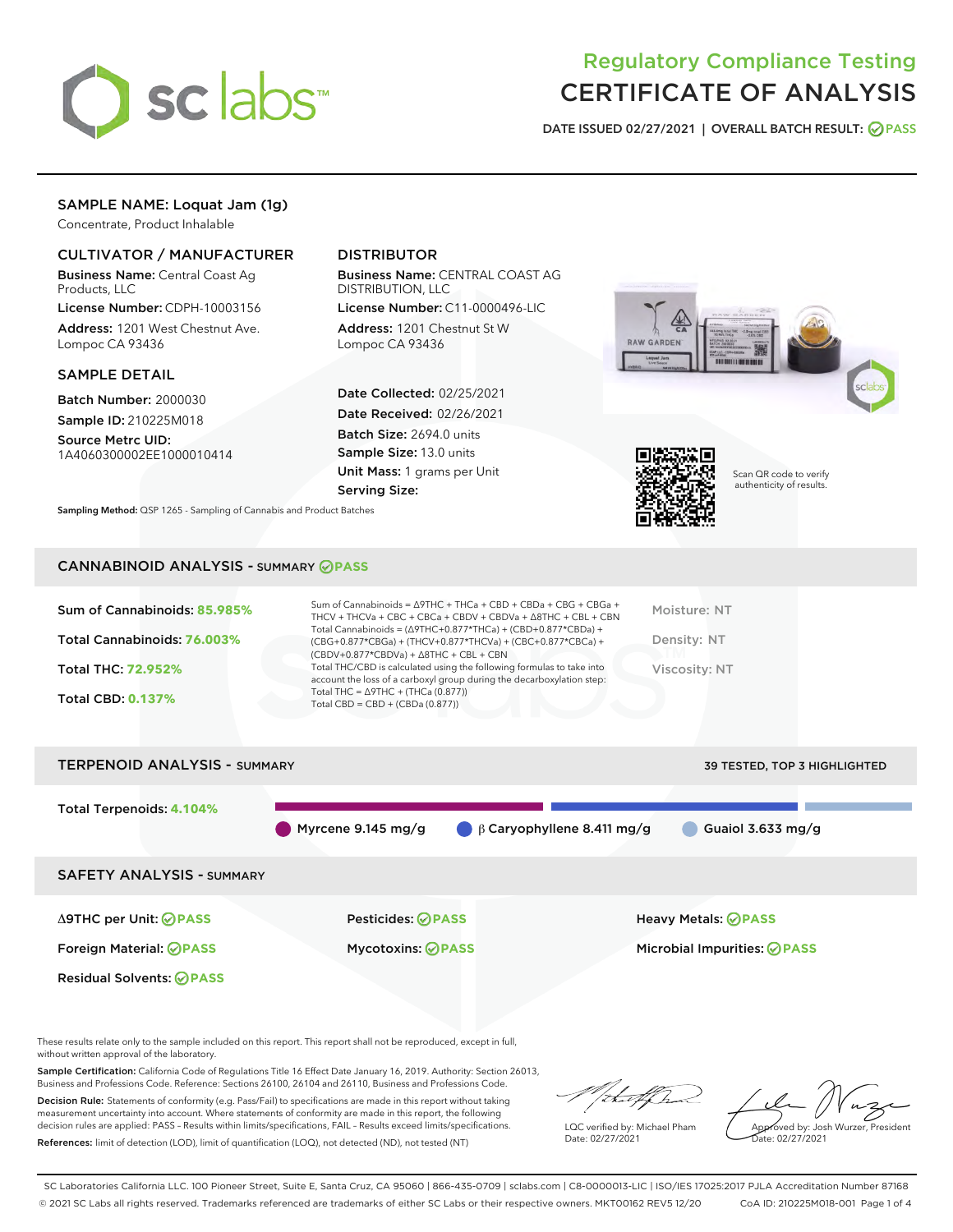



LOQUAT JAM (1G) | DATE ISSUED 02/27/2021 | OVERALL BATCH RESULT: @ PASS

#### CANNABINOID TEST RESULTS - 02/26/2021 2 PASS

Tested by high-performance liquid chromatography with diode-array detection (HPLC-DAD). **Method:** QSP 1157 - Analysis of Cannabinoids by HPLC-DAD

TOTAL CANNABINOIDS: **76.003%** Total Cannabinoids (Total THC) + (Total CBD) + (Total CBG) + (Total THCV) + (Total CBC) + (Total CBDV) + ∆8THC + CBL + CBN

TOTAL THC: **72.952%**

Total THC (∆9THC+0.877\*THCa)

TOTAL CBD: **0.137%** Total CBD (CBD+0.877\*CBDa)

TOTAL CBC: 0.897% Total CBC (CBC+0.877\*CBCa)

TOTAL CBG: 1.66% Total CBG (CBG+0.877\*CBGa) TOTAL THCV: 0.357% Total THCV (THCV+0.877\*THCVa)

TOTAL CBDV: ND Total CBDV (CBDV+0.877\*CBDVa)

| <b>COMPOUND</b>  | LOD/LOQ<br>(mg/g)          | <b>MEASUREMENT</b><br><b>UNCERTAINTY</b><br>(mg/g) | <b>RESULT</b><br>(mg/g) | <b>RESULT</b><br>(%) |
|------------------|----------------------------|----------------------------------------------------|-------------------------|----------------------|
| <b>THCa</b>      | 0.05/0.14                  | ±20.051                                            | 780.21                  | 78.021               |
| <b>A9THC</b>     | 0.06 / 0.26                | ±1.558                                             | 45.28                   | 4.528                |
| <b>CBGa</b>      | 0.1/0.2                    | ±0.82                                              | 15.7                    | 1.57                 |
| <b>CBCa</b>      | 0.07/0.28                  | ±0.500                                             | 10.23                   | 1.023                |
| <b>THCVa</b>     | 0.07/0.20                  | ±0.194                                             | 4.07                    | 0.407                |
| <b>CBG</b>       | 0.06/0.19                  | ±0.110                                             | 2.80                    | 0.280                |
| <b>CBDa</b>      | 0.02/0.19                  | ±0.046                                             | 1.56                    | 0.156                |
| $\triangle$ 8THC | 0.1/0.4                    | N/A                                                | <b>ND</b>               | <b>ND</b>            |
| <b>THCV</b>      | 0.1/0.2                    | N/A                                                | <b>ND</b>               | <b>ND</b>            |
| <b>CBD</b>       | 0.07/0.29                  | N/A                                                | <b>ND</b>               | <b>ND</b>            |
| <b>CBDV</b>      | 0.04 / 0.15                | N/A                                                | <b>ND</b>               | <b>ND</b>            |
| <b>CBDVa</b>     | 0.03/0.53                  | N/A                                                | <b>ND</b>               | <b>ND</b>            |
| <b>CBL</b>       | 0.06 / 0.24                | N/A                                                | <b>ND</b>               | <b>ND</b>            |
| <b>CBN</b>       | 0.1/0.3                    | N/A                                                | <b>ND</b>               | <b>ND</b>            |
| <b>CBC</b>       | 0.2 / 0.5                  | N/A                                                | <b>ND</b>               | <b>ND</b>            |
|                  | <b>SUM OF CANNABINOIDS</b> |                                                    | 859.85 mg/g             | 85.985%              |

#### **UNIT MASS: 1 grams per Unit**

| ∆9THC per Unit                         | 1120 per-package limit     | 45.28 mg/unit<br><b>PASS</b> |
|----------------------------------------|----------------------------|------------------------------|
| <b>Total THC per Unit</b>              |                            | 729.52 mg/unit               |
| <b>CBD per Unit</b>                    |                            | <b>ND</b>                    |
| <b>Total CBD per Unit</b>              |                            | $1.37$ mg/unit               |
| <b>Sum of Cannabinoids</b><br>per Unit |                            | 859.85 mg/unit               |
| <b>Total Cannabinoids</b><br>per Unit  |                            | 760.03 mg/unit               |
| <b>MOISTURE TEST RESULT</b>            | <b>DENSITY TEST RESULT</b> | <b>VISCOSITY TEST RESULT</b> |

Not Tested

**MOISTURE TEST RESULT**

Not Tested

Not Tested

#### TERPENOID TEST RESULTS - 02/27/2021

Terpene analysis utilizing gas chromatography-flame ionization detection (GC-FID). Terpenes are the aromatic compounds that endow cannabis with their unique scent and effect. Following are the primary terpenes detected. **Method:** QSP 1192 - Analysis of Terpenoids by GC-FID

| <b>COMPOUND</b>         | LOD/LOQ<br>(mg/g) | <b>MEASUREMENT</b><br><b>UNCERTAINTY</b><br>(mg/g) | <b>RESULT</b><br>(mg/g)                         | <b>RESULT</b><br>(%) |
|-------------------------|-------------------|----------------------------------------------------|-------------------------------------------------|----------------------|
| <b>Myrcene</b>          | 0.008 / 0.025     | ±0.1180                                            | 9.145                                           | 0.9145               |
| $\upbeta$ Caryophyllene | 0.004 / 0.012     | ±0.2994                                            | 8.411                                           | 0.8411               |
| Guaiol                  | 0.009 / 0.030     | ±0.1715                                            | 3.633                                           | 0.3633               |
| Limonene                | 0.005 / 0.016     | ±0.0495                                            | 3.465                                           | 0.3465               |
| $\alpha$ Humulene       | 0.009 / 0.029     | ±0.0844                                            | 2.629                                           | 0.2629               |
| $\alpha$ Bisabolol      | 0.008 / 0.026     | ±0.1231                                            | 2.306                                           | 0.2306               |
| Linalool                | 0.009 / 0.032     | ±0.0615                                            | 1.618                                           | 0.1618               |
| Ocimene                 | 0.011 / 0.038     | ±0.0497                                            | 1.549                                           | 0.1549               |
| trans-ß-Farnesene       | 0.008 / 0.025     | ±0.0411                                            | 1.158                                           | 0.1158               |
| Valencene               | 0.009 / 0.030     | ±0.0789                                            | 1.145                                           | 0.1145               |
| Nerolidol               | 0.009 / 0.028     | ±0.0697                                            | 1.108                                           | 0.1108               |
| Terpinolene             | 0.008 / 0.026     | ±0.0170                                            | 0.828                                           | 0.0828               |
| $\beta$ Pinene          | 0.004 / 0.014     | ±0.0080                                            | 0.699                                           | 0.0699               |
| Terpineol               | 0.016 / 0.055     | ±0.0414                                            | 0.675                                           | 0.0675               |
| Fenchol                 | 0.010 / 0.034     | ±0.0261                                            | 0.674                                           | 0.0674               |
| Caryophyllene<br>Oxide  | 0.010 / 0.033     | ±0.0291                                            | 0.632                                           | 0.0632               |
| $\alpha$ Pinene         | 0.005 / 0.017     | ±0.0053                                            | 0.622                                           | 0.0622               |
| <b>Borneol</b>          | 0.005 / 0.016     | ±0.0098                                            | 0.234                                           | 0.0234               |
| Citronellol             | 0.003 / 0.010     | ±0.0049                                            | 0.100                                           | 0.0100               |
| Cedrol                  | 0.008 / 0.027     | ±0.0052                                            | 0.099                                           | 0.0099               |
| Fenchone                | 0.009 / 0.028     | ±0.0022                                            | 0.077                                           | 0.0077               |
| Camphene                | 0.005 / 0.015     | ±0.0005                                            | 0.045                                           | 0.0045               |
| Sabinene Hydrate        | 0.006 / 0.022     | ±0.0016                                            | 0.041                                           | 0.0041               |
| Eucalyptol              | 0.006 / 0.018     | ±0.0010                                            | 0.038                                           | 0.0038               |
| $\gamma$ Terpinene      | 0.006 / 0.018     | ±0.0006                                            | 0.035                                           | 0.0035               |
| Sabinene                | 0.004 / 0.014     | ±0.0003                                            | 0.025                                           | 0.0025               |
| Nerol                   | 0.003 / 0.011     | ±0.0011                                            | 0.025                                           | 0.0025               |
| $\alpha$ Terpinene      | 0.005 / 0.017     | ±0.0004                                            | 0.024                                           | 0.0024               |
| $\alpha$ Phellandrene   | 0.006 / 0.020     | N/A                                                | <loq< th=""><th><loq< th=""></loq<></th></loq<> | <loq< th=""></loq<>  |
| 3 Carene                | 0.005/0.018       | N/A                                                | <loq< th=""><th><loq< th=""></loq<></th></loq<> | <loq< th=""></loq<>  |
| p-Cymene                | 0.005 / 0.016     | N/A                                                | ND                                              | ND                   |
| (-)-Isopulegol          | 0.005 / 0.016     | N/A                                                | ND                                              | ND                   |
| Camphor                 | 0.006 / 0.019     | N/A                                                | ND                                              | ND                   |
| Isoborneol              | 0.004 / 0.012     | N/A                                                | ND                                              | ND                   |
| Menthol                 | 0.008 / 0.025     | N/A                                                | ND                                              | ND                   |
| R-(+)-Pulegone          | 0.003 / 0.011     | N/A                                                | ND                                              | ND                   |
| Geraniol                | 0.002 / 0.007     | N/A                                                | ND                                              | ND                   |
| <b>Geranyl Acetate</b>  | 0.004 / 0.014     | N/A                                                | ND                                              | ND                   |
| $\alpha$ Cedrene        | 0.005 / 0.016     | N/A                                                | ND                                              | ND                   |
| <b>TOTAL TERPENOIDS</b> |                   |                                                    | 41.040 mg/g                                     | 4.104%               |

SC Laboratories California LLC. 100 Pioneer Street, Suite E, Santa Cruz, CA 95060 | 866-435-0709 | sclabs.com | C8-0000013-LIC | ISO/IES 17025:2017 PJLA Accreditation Number 87168 © 2021 SC Labs all rights reserved. Trademarks referenced are trademarks of either SC Labs or their respective owners. MKT00162 REV5 12/20 CoA ID: 210225M018-001 Page 2 of 4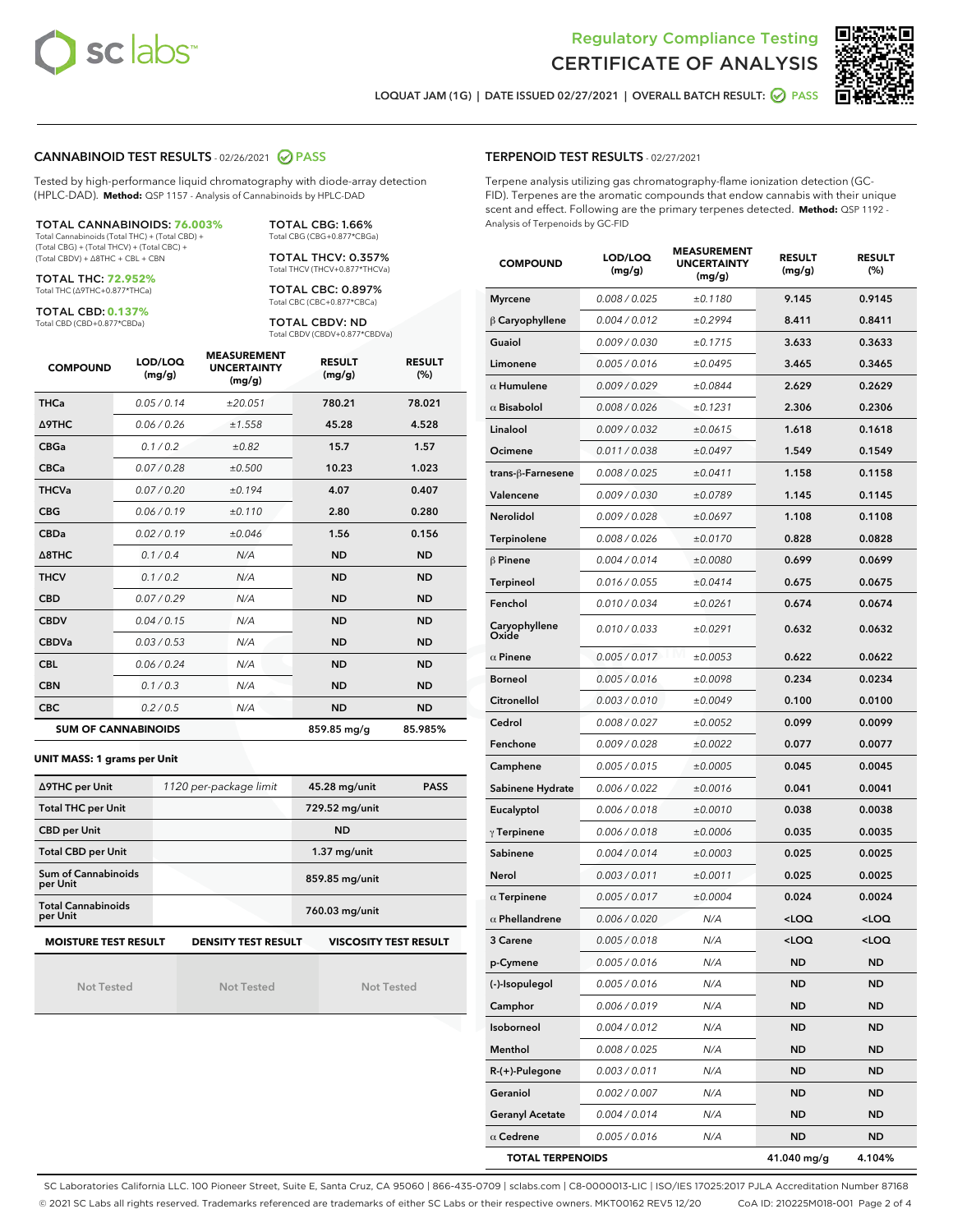



LOQUAT JAM (1G) | DATE ISSUED 02/27/2021 | OVERALL BATCH RESULT: 2 PASS

## CATEGORY 1 PESTICIDE TEST RESULTS - 02/27/2021 2 PASS

Pesticide and plant growth regulator analysis utilizing high-performance liquid chromatography-mass spectrometry (HPLC-MS) or gas chromatography-mass spectrometry (GC-MS). \*GC-MS utilized where indicated. **Method:** QSP 1212 - Analysis of Pesticides and Mycotoxins by LC-MS or QSP 1213 - Analysis of Pesticides by GC-MS

| <b>COMPOUND</b>             | LOD/LOQ<br>$(\mu g/g)$ | <b>ACTION</b><br><b>LIMIT</b><br>$(\mu g/g)$ | <b>MEASUREMENT</b><br><b>UNCERTAINTY</b><br>$(\mu g/g)$ | <b>RESULT</b><br>$(\mu g/g)$ | <b>RESULT</b> |
|-----------------------------|------------------------|----------------------------------------------|---------------------------------------------------------|------------------------------|---------------|
| Aldicarb                    | 0.03 / 0.08            | $\ge$ LOD                                    | N/A                                                     | <b>ND</b>                    | <b>PASS</b>   |
| Carbofuran                  | 0.02 / 0.05            | $\ge$ LOD                                    | N/A                                                     | <b>ND</b>                    | <b>PASS</b>   |
| Chlordane*                  | 0.03 / 0.08            | $\ge$ LOD                                    | N/A                                                     | <b>ND</b>                    | <b>PASS</b>   |
| Chlorfenapyr*               | 0.03/0.10              | $\ge$ LOD                                    | N/A                                                     | <b>ND</b>                    | <b>PASS</b>   |
| Chlorpyrifos                | 0.02 / 0.06            | $\ge$ LOD                                    | N/A                                                     | <b>ND</b>                    | <b>PASS</b>   |
| Coumaphos                   | 0.02 / 0.07            | $\ge$ LOD                                    | N/A                                                     | <b>ND</b>                    | <b>PASS</b>   |
| Daminozide                  | 0.02 / 0.07            | $\ge$ LOD                                    | N/A                                                     | <b>ND</b>                    | <b>PASS</b>   |
| <b>DDVP</b><br>(Dichlorvos) | 0.03/0.09              | $\ge$ LOD                                    | N/A                                                     | <b>ND</b>                    | <b>PASS</b>   |
| Dimethoate                  | 0.03 / 0.08            | $>$ LOD                                      | N/A                                                     | <b>ND</b>                    | <b>PASS</b>   |
| Ethoprop(hos)               | 0.03/0.10              | $\ge$ LOD                                    | N/A                                                     | <b>ND</b>                    | <b>PASS</b>   |
| Etofenprox                  | 0.02/0.06              | $>$ LOD                                      | N/A                                                     | <b>ND</b>                    | <b>PASS</b>   |
| Fenoxycarb                  | 0.03 / 0.08            | $\geq$ LOD                                   | N/A                                                     | <b>ND</b>                    | <b>PASS</b>   |
| Fipronil                    | 0.03 / 0.08            | $>$ LOD                                      | N/A                                                     | <b>ND</b>                    | <b>PASS</b>   |
| Imazalil                    | 0.02 / 0.06            | $\ge$ LOD                                    | N/A                                                     | <b>ND</b>                    | <b>PASS</b>   |
| Methiocarb                  | 0.02 / 0.07            | $\ge$ LOD                                    | N/A                                                     | <b>ND</b>                    | <b>PASS</b>   |
| Methyl<br>parathion         | 0.03/0.10              | $\ge$ LOD                                    | N/A                                                     | <b>ND</b>                    | <b>PASS</b>   |
| <b>Mevinphos</b>            | 0.03/0.09              | $\ge$ LOD                                    | N/A                                                     | <b>ND</b>                    | <b>PASS</b>   |
| Paclobutrazol               | 0.02 / 0.05            | $\ge$ LOD                                    | N/A                                                     | <b>ND</b>                    | <b>PASS</b>   |
| Propoxur                    | 0.03/0.09              | $\ge$ LOD                                    | N/A                                                     | <b>ND</b>                    | <b>PASS</b>   |
| Spiroxamine                 | 0.03 / 0.08            | $\ge$ LOD                                    | N/A                                                     | <b>ND</b>                    | <b>PASS</b>   |
| <b>Thiacloprid</b>          | 0.03/0.10              | $\ge$ LOD                                    | N/A                                                     | <b>ND</b>                    | <b>PASS</b>   |

#### CATEGORY 2 PESTICIDE TEST RESULTS - 02/27/2021 @ PASS

| <b>COMPOUND</b>   | LOD/LOQ<br>$(\mu g/g)$ | <b>ACTION</b><br><b>LIMIT</b><br>$(\mu g/g)$ | <b>MEASUREMENT</b><br><b>UNCERTAINTY</b><br>$(\mu g/g)$ | <b>RESULT</b><br>$(\mu g/g)$ | <b>RESULT</b> |
|-------------------|------------------------|----------------------------------------------|---------------------------------------------------------|------------------------------|---------------|
| Abamectin         | 0.03/0.10              | 0.1                                          | N/A                                                     | <b>ND</b>                    | <b>PASS</b>   |
| Acephate          | 0.02/0.07              | 0.1                                          | N/A                                                     | <b>ND</b>                    | <b>PASS</b>   |
| Acequinocyl       | 0.02/0.07              | 0.1                                          | N/A                                                     | <b>ND</b>                    | <b>PASS</b>   |
| Acetamiprid       | 0.02/0.05              | 0.1                                          | N/A                                                     | <b>ND</b>                    | <b>PASS</b>   |
| Azoxystrobin      | 0.02/0.07              | 0.1                                          | N/A                                                     | <b>ND</b>                    | <b>PASS</b>   |
| <b>Bifenazate</b> | 0.01/0.04              | 0.1                                          | N/A                                                     | <b>ND</b>                    | <b>PASS</b>   |
| <b>Bifenthrin</b> | 0.02/0.05              | 3                                            | N/A                                                     | <b>ND</b>                    | <b>PASS</b>   |
| <b>Boscalid</b>   | 0.03/0.09              | 0.1                                          | N/A                                                     | <b>ND</b>                    | <b>PASS</b>   |

| <b>CATEGORY 2 PESTICIDE TEST RESULTS</b> - 02/27/2021 continued |
|-----------------------------------------------------------------|
|-----------------------------------------------------------------|

| <b>COMPOUND</b>               | LOD/LOQ<br>$(\mu g/g)$ | <b>ACTION</b><br>LIMIT<br>$(\mu g/g)$ | <b>MEASUREMENT</b><br><b>UNCERTAINTY</b><br>(µg/g) | <b>RESULT</b><br>(µg/g) | <b>RESULT</b> |
|-------------------------------|------------------------|---------------------------------------|----------------------------------------------------|-------------------------|---------------|
| Captan                        | 0.19/0.57              | 0.7                                   | N/A                                                | <b>ND</b>               | <b>PASS</b>   |
| Carbaryl                      | 0.02 / 0.06            | 0.5                                   | N/A                                                | ND                      | <b>PASS</b>   |
| Chlorantranilip-<br>role      | 0.04/0.12              | 10                                    | N/A                                                | ND                      | <b>PASS</b>   |
| Clofentezine                  | 0.03 / 0.09            | 0.1                                   | N/A                                                | ND                      | <b>PASS</b>   |
| Cyfluthrin                    | 0.12 / 0.38            | 2                                     | N/A                                                | ND                      | <b>PASS</b>   |
| Cypermethrin                  | 0.11 / 0.32            | 1                                     | N/A                                                | ND                      | <b>PASS</b>   |
| <b>Diazinon</b>               | 0.02 / 0.05            | 0.1                                   | N/A                                                | ND                      | <b>PASS</b>   |
| Dimethomorph                  | 0.03 / 0.09            | 2                                     | N/A                                                | ND                      | <b>PASS</b>   |
| Etoxazole                     | 0.02 / 0.06            | 0.1                                   | N/A                                                | ND                      | <b>PASS</b>   |
| Fenhexamid                    | 0.03 / 0.09            | 0.1                                   | N/A                                                | ND                      | <b>PASS</b>   |
| Fenpyroximate                 | 0.02 / 0.06            | 0.1                                   | N/A                                                | ND                      | <b>PASS</b>   |
| <b>Flonicamid</b>             | 0.03 / 0.10            | 0.1                                   | N/A                                                | ND                      | <b>PASS</b>   |
| Fludioxonil                   | 0.03/0.10              | 0.1                                   | N/A                                                | ND                      | <b>PASS</b>   |
| Hexythiazox                   | 0.02 / 0.07            | 0.1                                   | N/A                                                | ND                      | <b>PASS</b>   |
| Imidacloprid                  | 0.04/0.11              | 5                                     | N/A                                                | ND                      | <b>PASS</b>   |
| Kresoxim-methyl               | 0.02 / 0.07            | 0.1                                   | N/A                                                | ND                      | <b>PASS</b>   |
| <b>Malathion</b>              | 0.03 / 0.09            | 0.5                                   | N/A                                                | ND                      | <b>PASS</b>   |
| Metalaxyl                     | 0.02 / 0.07            | 2                                     | N/A                                                | ND                      | <b>PASS</b>   |
| Methomyl                      | 0.03 / 0.10            | 1                                     | N/A                                                | ND                      | <b>PASS</b>   |
| Myclobutanil                  | 0.03 / 0.09            | 0.1                                   | N/A                                                | ND                      | PASS          |
| <b>Naled</b>                  | 0.02 / 0.07            | 0.1                                   | N/A                                                | ND                      | <b>PASS</b>   |
| Oxamyl                        | 0.04 / 0.11            | 0.5                                   | N/A                                                | ND                      | <b>PASS</b>   |
| Pentachloronitro-<br>benzene* | 0.03 / 0.09            | 0.1                                   | N/A                                                | ND                      | <b>PASS</b>   |
| Permethrin                    | 0.04 / 0.12            | 0.5                                   | N/A                                                | ND                      | <b>PASS</b>   |
| Phosmet                       | 0.03 / 0.10            | 0.1                                   | N/A                                                | ND                      | PASS          |
| Piperonylbu-<br>toxide        | 0.02 / 0.07            | 3                                     | N/A                                                | ND                      | <b>PASS</b>   |
| Prallethrin                   | 0.03 / 0.08            | 0.1                                   | N/A                                                | ND                      | <b>PASS</b>   |
| Propiconazole                 | 0.02 / 0.07            | 0.1                                   | N/A                                                | ND                      | <b>PASS</b>   |
| Pyrethrins                    | 0.04 / 0.12            | 0.5                                   | N/A                                                | ND                      | PASS          |
| Pyridaben                     | 0.02 / 0.07            | 0.1                                   | N/A                                                | ND                      | <b>PASS</b>   |
| Spinetoram                    | 0.02 / 0.07            | 0.1                                   | N/A                                                | <b>ND</b>               | <b>PASS</b>   |
| Spinosad                      | 0.02 / 0.07            | 0.1                                   | N/A                                                | ND                      | <b>PASS</b>   |
| Spiromesifen                  | 0.02 / 0.05            | 0.1                                   | N/A                                                | ND                      | <b>PASS</b>   |
| Spirotetramat                 | 0.02 / 0.06            | 0.1                                   | N/A                                                | ND                      | <b>PASS</b>   |
| Tebuconazole                  | 0.02 / 0.07            | 0.1                                   | N/A                                                | ND                      | <b>PASS</b>   |
| Thiamethoxam                  | 0.03 / 0.10            | 5                                     | N/A                                                | ND                      | <b>PASS</b>   |
| Trifloxystrobin               | 0.03 / 0.08            | 0.1                                   | N/A                                                | ND                      | <b>PASS</b>   |